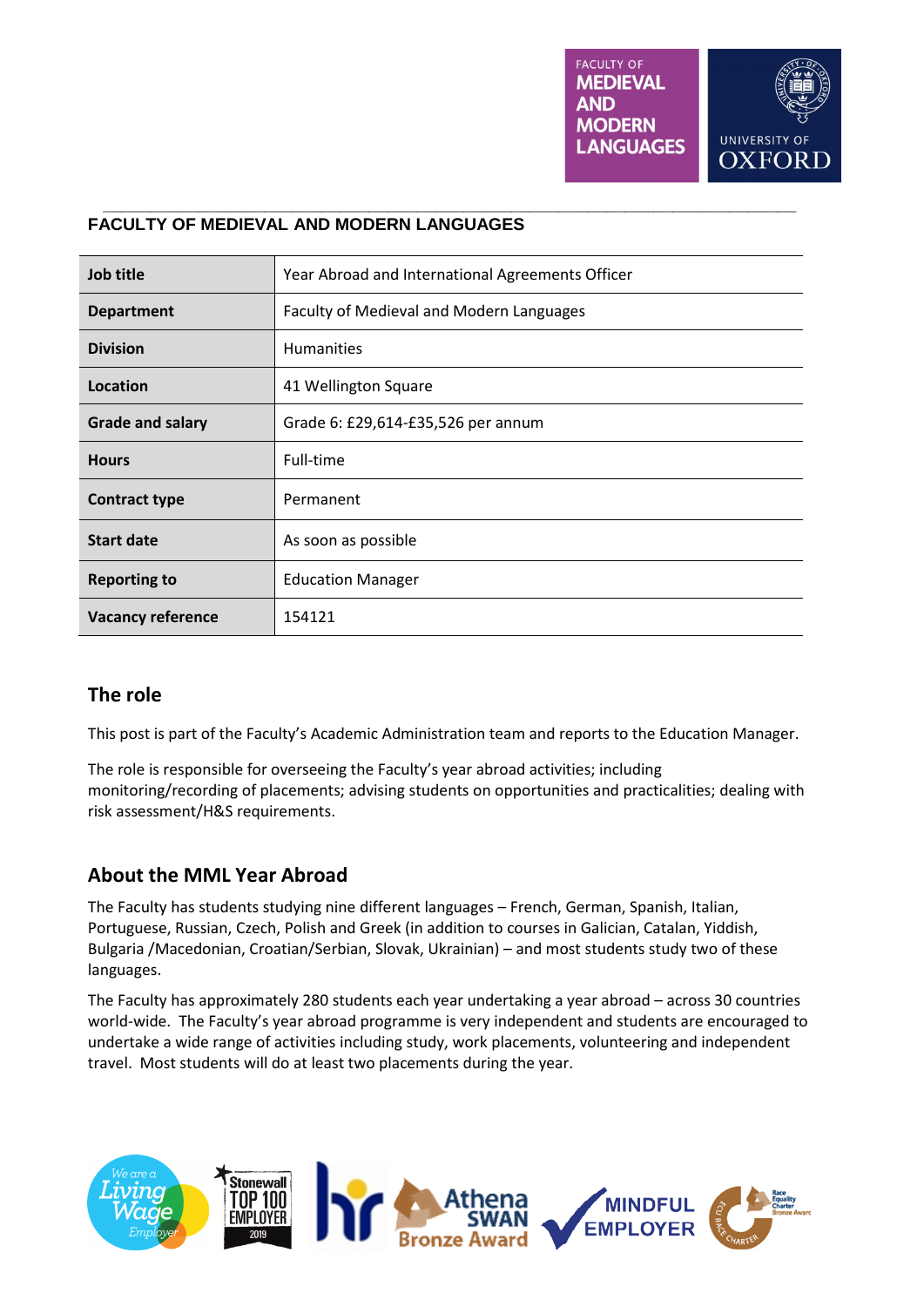## **Responsibilities**

- Dealing with queries from undergraduates and tutors relating to planning year abroad activities; and to queries/concerns from students on their year abroad interpreting university/Faculty policies as appropriate
- Developing processes and systems for accurate record keeping and monitoring ensuring that students update the Faculty and their tutors as to their plans.
- Co-ordinating year abroad information sessions and providing information as part of these
- 'Advertising' year abroad opportunities on the Faculty's Canvas site
- Developing processes for undertaking risk assessments and provisional assessment of these risk assessments
- Providing health and safety and risk assessment training, and putting in place processes to monitor the compulsory attendance at these sessions
- Ensuring robust processes for dealing with emergency/crisis situations (Note: This may on occasion require out of hours input)
- Ensuring college tutors and (where necessary) Senior Tutors are kept informed of any issues regarding their students
- Processing travel insurance applications for year abroad students, and being the Faculty point of contact for claims for this
- Liaising with the Erasmus/Turing Office regarding funding opportunities for students and the necessary paperwork associated with these grants
- Liaising with sub-faculty year abroad co-ordinators (Academic staff) regarding opportunities for their students, and any exchange arrangements arising from study placements
- Liaising with sub-faculty year abroad co-ordinators and the Erasmus/Turing Office regarding the development of new collaborative/reciprocal arrangements with other HEIs
- Developing paperwork and processes regarding agreements with new employers/voluntary organisations
- Providing regulatory (HESA) returns regarding year abroad activities and travel grants
- Developing and maintaining systems for the advertising and awarding of prizes, travel grants and hardship grants
- Identifying key workload peaks and liaising with the Faculty's Office Manager to ensure additional resources are assigned.
- Ensuring clear guidance and appropriate procedures are in place for delegation of specific (eg. data entry, committee paperwork) tasks to the Faculty's Professional Services Assistants and supervising the tasks of these staff as necessary
- Provision of occasional training/briefing sessions for the Professional Services Assistants and other members of the Faculty's Professional Services team, ensuring that all team members are briefed as to key issues
- Actively participating in the Faculty's Academic Administration team, and serving on Divisional/University groups to share information/exchange best practice/input to new systems and processes.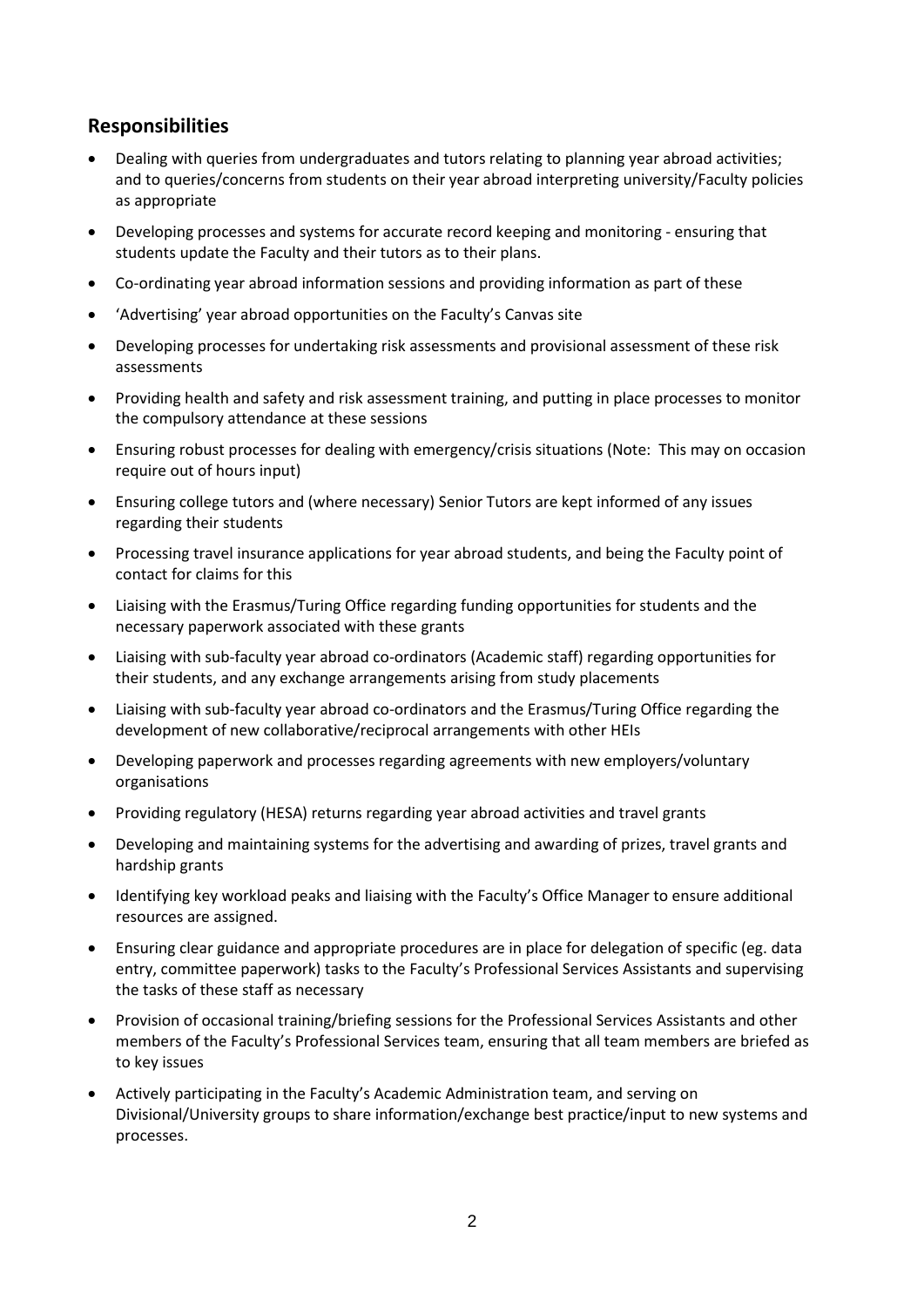- Developing successful working relationships with academic and support staff colleagues across the department and in the wider University
- Assist and, on occasion, provide cover for other members of the Academic Administration team, and deputising for the Education Manager where necessary.
- Other tasks commensurate with the grade

It is expected that all members of the Faculty's Professional Services team devote approximately/on average 10% of their time to training, development or continuous improvement activities and regularly feedback key learning/best practice from these activities.

## **Selection criteria**

#### **Essential**

- Good general education to A-level standard or equivalent, or equivalent relevant experience
- Experience of an office based/administration role preferably in higher education or a similar field.
- Strong organizational skills, with proven experience of prioritising a varied workload and challenging, often competing, demands to tight deadlines
- Experience of developing processes and procedures to systematically progress activities, including appropriate use of IT
- A proactive approach to solving problems and a commitment to continuous improvement
- Advanced IT skills, including Outlook/Teams, Word, and in particular Excel
- Experience of updating webpages or similar to provide information to students/clients
- Sound numerical skills and the ability to understand and interpret straightforward numerical data;
- An awareness of potential issues that can arise from international travel and placements

### **Desirable**

- Some experience of working in an education environment
- Knowledge of a European language other than English
- Experience of international travel and working abroad
- An awareness of health and safety/risk assessment processes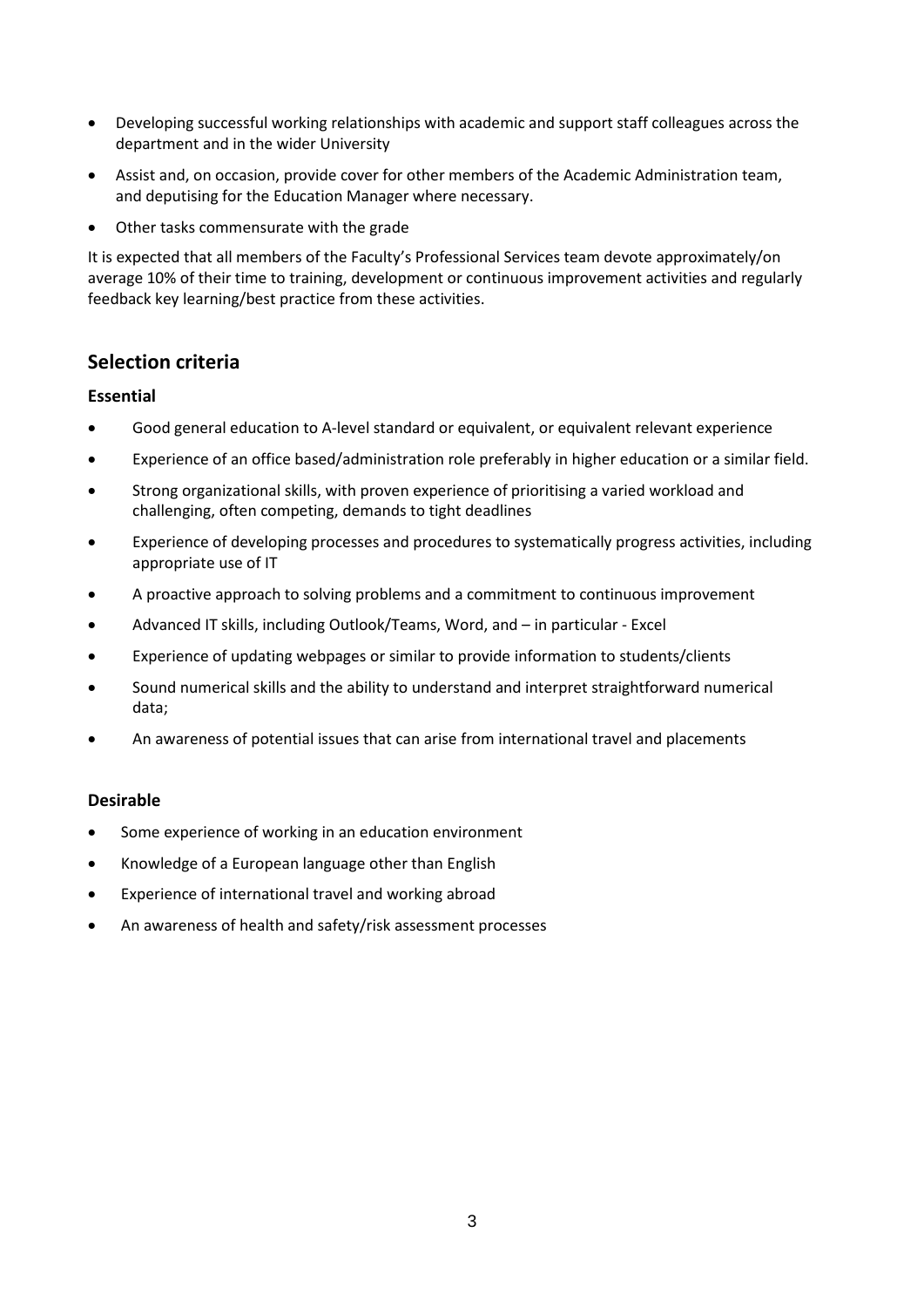#### **APPENDIX 1: ACADEMIC ADMINISTRATION STRUCTURE**

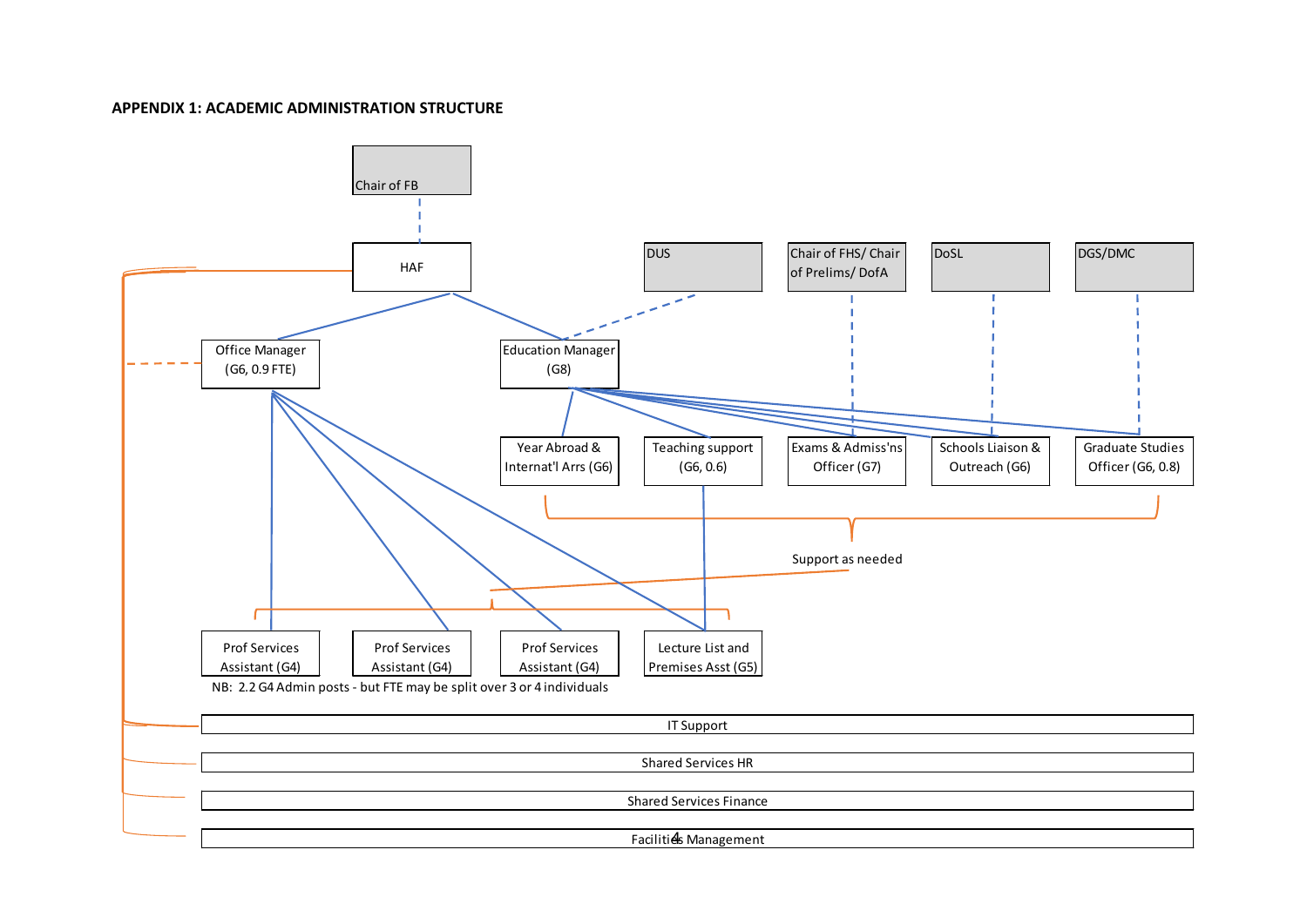## **About the University of Oxford**

Welcome to the University of Oxford. We aim to lead the world in research and education for the benefit of society both in the UK and globally. Oxford's researchers engage with academic, commercial and cultural partners across the world to stimulate high-quality research and enable innovation through a broad range of social, policy and economic impacts.

We believe our strengths lie both in empowering individuals and teams to address fundamental questions of global significance, while providing all our staff with a welcoming and inclusive workplace that enables everyone to develop and do their best work. Recognising that diversity is our strength, vital for innovation and creativity, we aspire to build a truly diverse community which values and respects every individual's unique contribution.

While we have long traditions of scholarship, we are also forward-looking, creative and cutting-edge. Oxford is one of Europe's most entrepreneurial universities. Income from external research contracts in 2016/17 exceeded £564m and we rank first in the UK for university spin-outs, with more than 130 companies created to date. We are also recognised as leaders in support for social enterprise.

Join us and you will find a unique, democratic and international community, a great range of staff benefits and access to a vibrant array of cultural activities in the beautiful city of Oxford.

For more information, please visit [www.ox.ac.uk/about/organisation.](http://www.ox.ac.uk/about/organisation)

## **Faculty of Medieval and Modern Languages**

The Faculty is one of the leading centres for the study of European language, literature, and culture world-wide, offering expertise in the entire chronological range from the earliest times to the present day, and with specialists in film studies, cultural studies, history of the book, and cultural history as well as languages and literatures. The Faculty offers expertise in French, German, Italian, Modern Greek, Spanish, Portuguese, Russian, Polish and Czech, as well as in a range of other languages spoken in Europe. Colleagues across the various languages work together in various interdisciplinary projects and research centres, which bring specialists in language and literature together with historians, philosophers, and social studies scholars.

The Faculty is partly college-based, and partly housed in University buildings in Wellington Square, where some academic staff and the Faculty's administrative staff have offices, and at the Taylor Institution in St Giles' where some teaching takes place and the main Faculty and research library is based. The Taylor Institution, a fine nineteenth-century building sharing with the Ashmolean Museum a commanding site on St Giles', contains both the Taylorian Library, the largest and best resourced Modern Languages library in the country, and the Faculty's largest teaching rooms.

The Faculty is divided into seven sub-faculties: French, German, Italian, Portuguese, Russian and other Slavonic Languages, Spanish and Modern Greek. It includes 11 established professorships as well as 15 individuals with the title of professor and 80 permanent academic post holders. The colleges, which are responsible for undergraduate admissions and undergraduate tutorial teaching, admit a total of about 270 students a year to read for the Honour School of Modern Languages and its joint schools with Classics, English, History, Philosophy, Oriental Studies, and in the near future, Linguistics. The Modern Languages Faculty Board is responsible for the admission and supervision of graduate students. There are about 50 graduates taking taught Masters degrees, and about 120 research students.

For more information please visit[: www.mod-langs.ox.ac.uk](http://www.mod-langs.ox.ac.uk/)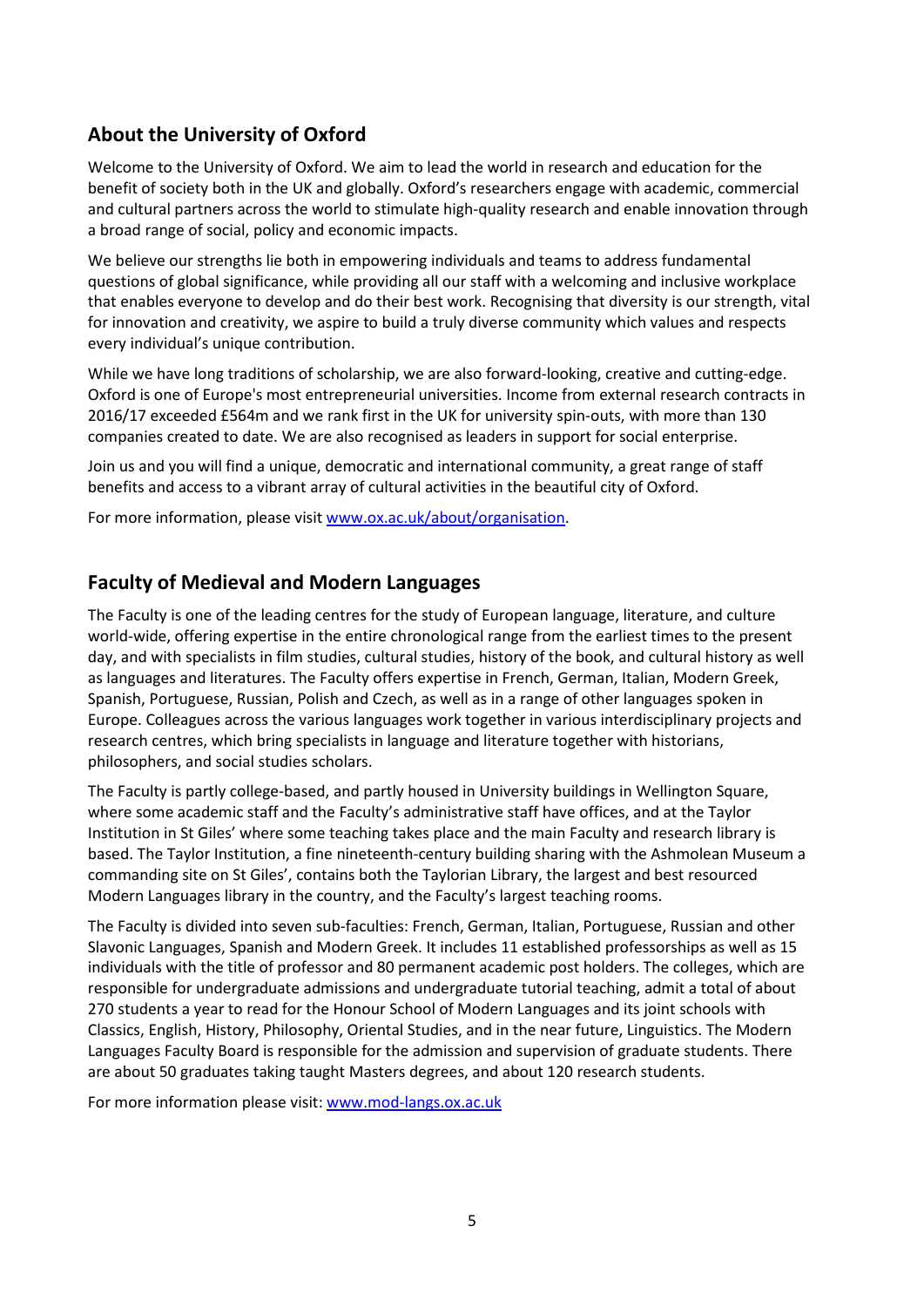## **Humanities Division**

The Humanities Division is one of four academic divisions in the University of Oxford, bringing together the following faculties: Classics; English; History; Linguistics, Philology and Phonetics; Medieval and Modern Languages; Music; Oriental Studies; Philosophy; Theology and Religion; the Ruskin School of Art. The Division has over 500 members of academic staff, approximately 4,100 undergraduates (more than a third of the total undergraduate population of the University), 1,000 postgraduate research students and 720 students on postgraduate taught courses.

The Division offers world-class teaching and research, backed by the superb resources of the University's libraries and museums, including the famous Bodleian Libraries, with their 11 million volumes and priceless early book and manuscript collections, and the Ashmolean Museum of Art and Archaeology. Such historic resources are linked to cutting-edge agendas in research and teaching, with an increasing emphasis on interdisciplinary study. Our faculties are among the largest in the world, enabling Oxford to offer an education in Arts and Humanities unparalleled in its range of subjects, from music and fine art to ancient and modern languages.

The Humanities Division has embarked on a major building project on the Radcliffe Observatory Quarter, following the recent announcement of the £150 million gift to create the [Stephen A.](http://www.schwarzmancentre.ox.ac.uk/)  [Schwarzman Centre for the Humanities.](http://www.schwarzmancentre.ox.ac.uk/)

The Schwarzman Centre will serve as a dynamic hub dedicated to the Humanities. The building will bring together seven Humanities faculties, the Humanities Divisional Office, a new library and significant cultural and public engagement spaces in a space designed to encourage experiential learning and bold experimentation through cross-disciplinary and collaborative study. The Faculty of Medieval and Modern Languages will move to the Schwarzman Centre upon the completion of the project.

For more information please visit[: www.humanities.ox.ac.uk](http://www.humanities.ox.ac.uk/)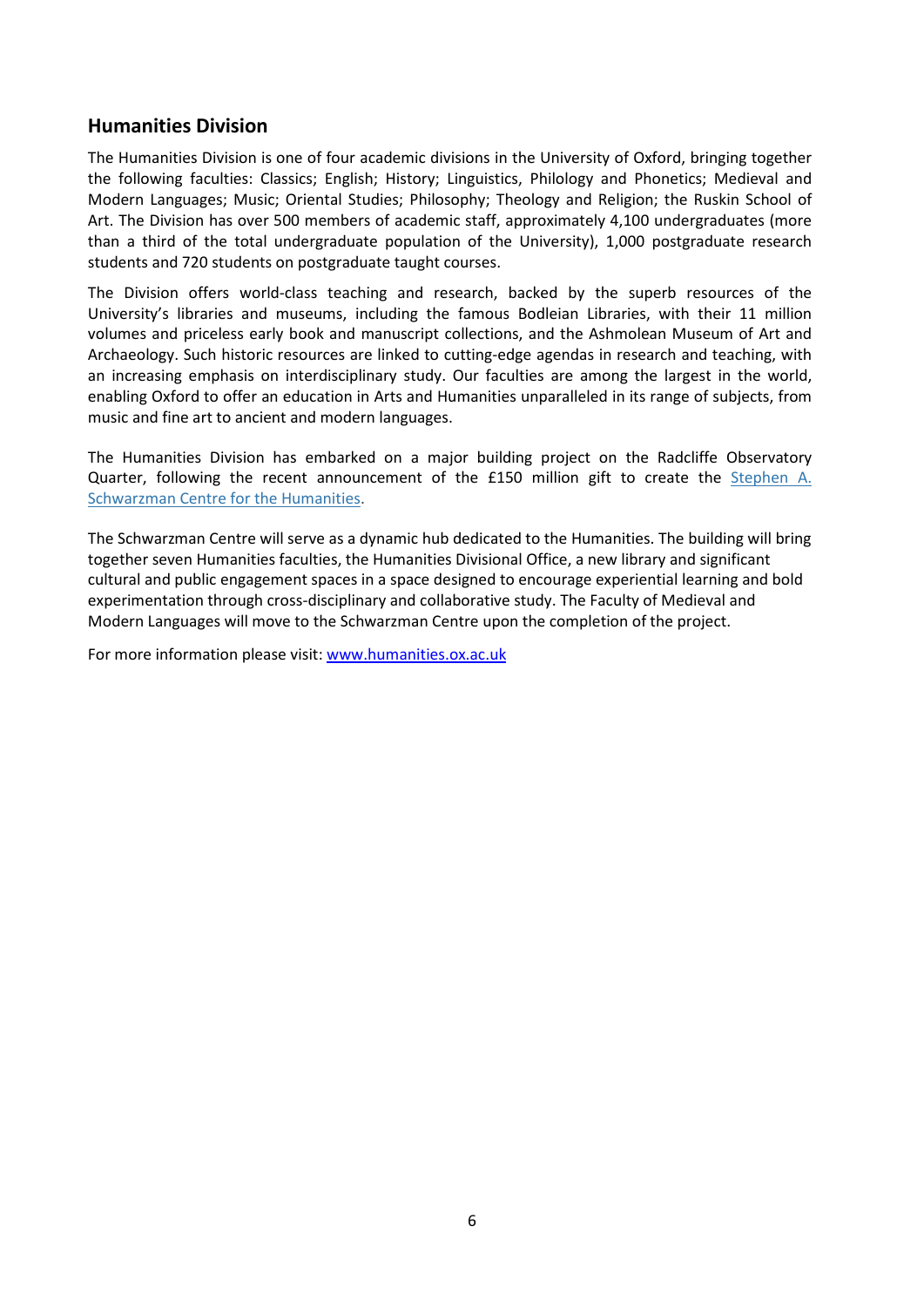## **How to apply**

Applications are made through our e-recruitment system and you will find all the information you need about how to apply on our Jobs websit[e https://www.jobs.ox.ac.uk/how-to-apply.](https://www.jobs.ox.ac.uk/how-to-apply)

To retrieve the relevant 'Job Details' page, search for ID ref (154121) at[: www.jobs.ox.ac.uk](http://www.jobs.ox.ac.uk/) or go to: [https://my.corehr.com/pls/uoxrecruit/erq\\_jobspec\\_details\\_form.jobspec?p\\_id=154121](https://my.corehr.com/pls/uoxrecruit/erq_jobspec_details_form.jobspec?p_id=154121)

Your application will be judged solely on the basis of how you demonstrate that you meet the selection criteria stated in the job description.

The closing date is midday on Wednesday 10<sup>th</sup> November 2021.

As part of your application you will be asked to provide details of two referees and indicate whether we can contact them now.

You will be asked to upload a CV and a supporting statement. The supporting statement must explain how you meet each of the selection criteria for the post using examples of your skills and experience. This may include experience gained in employment, education, or during career breaks (such as time out to care for dependants)

Please upload all documents **as PDF files** with your name and the document type in the filename.

All applications must be received by **midday** UK time on the closing date stated in the online advertisement.

#### **Information for priority candidates**

*A priority candidate is a University employee who is seeking redeployment because they have been advised that they are at risk of redundancy, or on grounds of ill-health/disability. Priority candidates are issued with a redeployment letter by their employing departments.* 

 *If you are a priority candidate, please ensure that you attach your redeployment letter to your application (or email it to the contact address on the advert if the application form used for the vacancy does not allow attachments)* 

## **If you need help**

Help and support is available from:<https://hrsystems.admin.ox.ac.uk/recruitment-support>

If you require any further assistance please emai[l recruitment.support@admin.ox.ac.uk.](mailto:recruitment.support@admin.ox.ac.uk)

To return to the online application at any stage, please go to: [www.recruit.ox.ac.uk.](http://www.recruit.ox.ac.uk/)

Please note that you will receive an automated email from our e-recruitment system to confirm receipt of your application. **Please check your spam/junk mail** if you do not receive this email.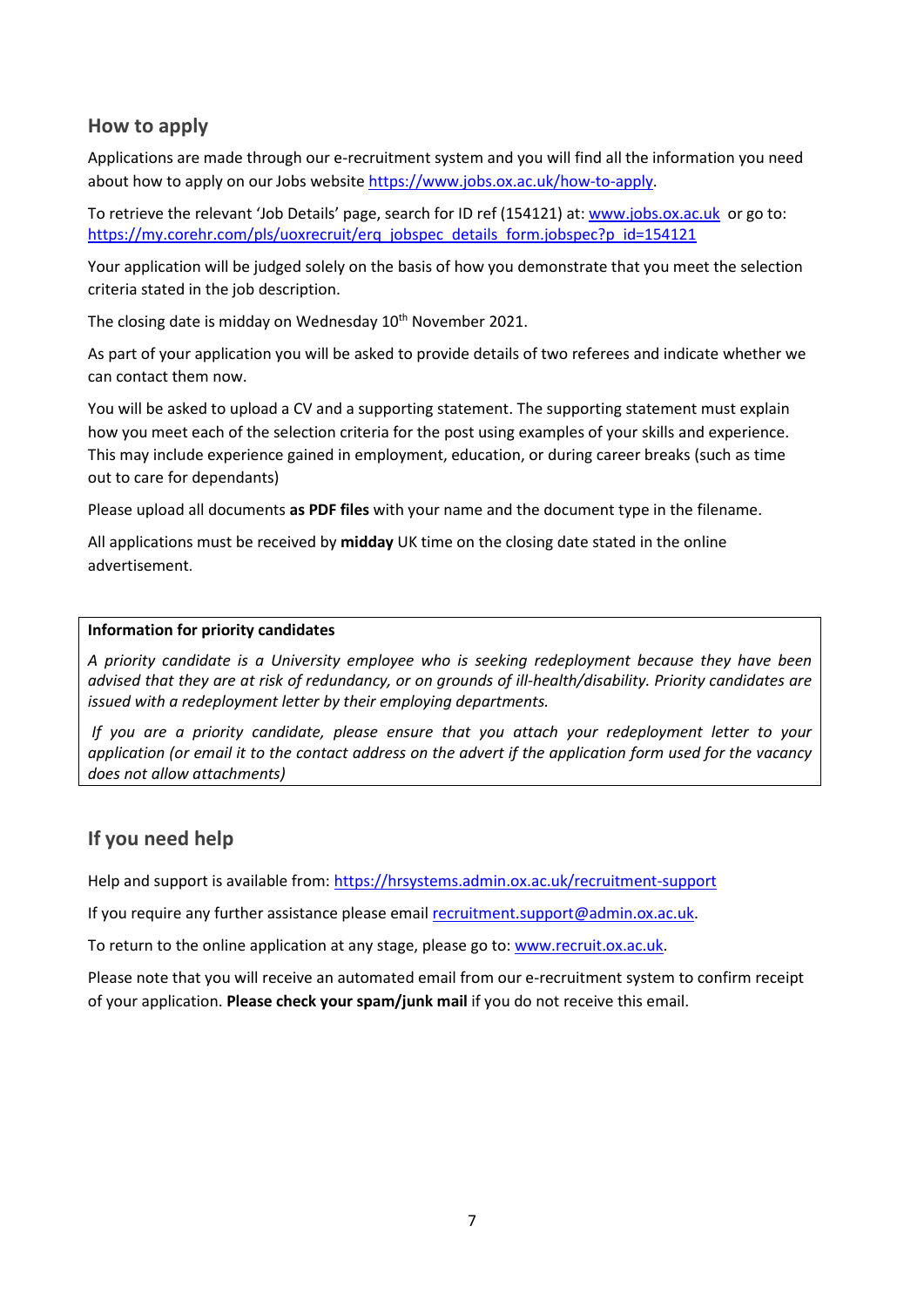## **Important information for candidates**

### **Pre-employment screening**

All offers of employment are made subject to standard pre-employment screening, as applicable to the post.

If you are offered the post, you will be asked to provide proof of your right-to-work, your identity, and we will contact the referees you have nominated. You will also be asked to complete a health declaration (so that you can tell us about any health conditions or disabilities so that we can discuss appropriate adjustments with you), and a declaration of any unspent criminal convictions.

We advise all applicants to read the candidate notes on the University's pre-employment screening procedures, found at:<https://www.jobs.ox.ac.uk/pre-employment-checks>

### **Data Privacy**

Please note that any personal data submitted to the University as part of the job application process will be processed in accordance with the GDPR and related UK data protection legislation. For further information, please see the University's Privacy Notice for Job Applicants at: [www.admin.ox.ac.uk/councilsec/compliance/gdpr/privacynotices/job/.](http://www.admin.ox.ac.uk/councilsec/compliance/gdpr/privacynotices/job/) The University's Policy on Data Protection is available at: [www.admin.ox.ac.uk/councilsec/compliance/gdpr/universitypolicyondataprotection/.](http://www.admin.ox.ac.uk/councilsec/compliance/gdpr/universitypolicyondataprotection/)

## **The University's policy on retirement**

The University operates an Employer Justified Retirement Age (EJRA) for all academic posts and some academic-related posts. The University has adopted an EJRA of 30 September before the 69<sup>th</sup> birthday for all academic and academic-related staff in posts at **grade 8 and above**. The justification for this is explained at: [www.admin.ox.ac.uk/personnel/end/retirement/acrelretire8+/.](http://www.admin.ox.ac.uk/personnel/end/retirement/acrelretire8+/)

For **existing** employees, any employment beyond the retirement age is subject to approval through the procedures: [www.admin.ox.ac.uk/personnel/end/retirement/acrelretire8+/.](http://www.admin.ox.ac.uk/personnel/end/retirement/acrelretire8+/)

There is no normal or fixed age at which staff in posts at **grades 1–7** have to retire. Staff at these grades may elect to retire in accordance with the rules of the applicable pension scheme, as may be amended from time to time.

## **Equality of Opportunity**

Entry into employment with the University and progression within employment will be determined only by personal merit and the application of criteria which are related to the duties of each particular post and the relevant salary structure. In all cases, ability to perform the job will be the primary consideration. No applicant or member of staff shall be discriminated against because of age, disability, gender reassignment, marriage or civil partnership, pregnancy or maternity, race, religion or belief, sex, or sexual orientation.